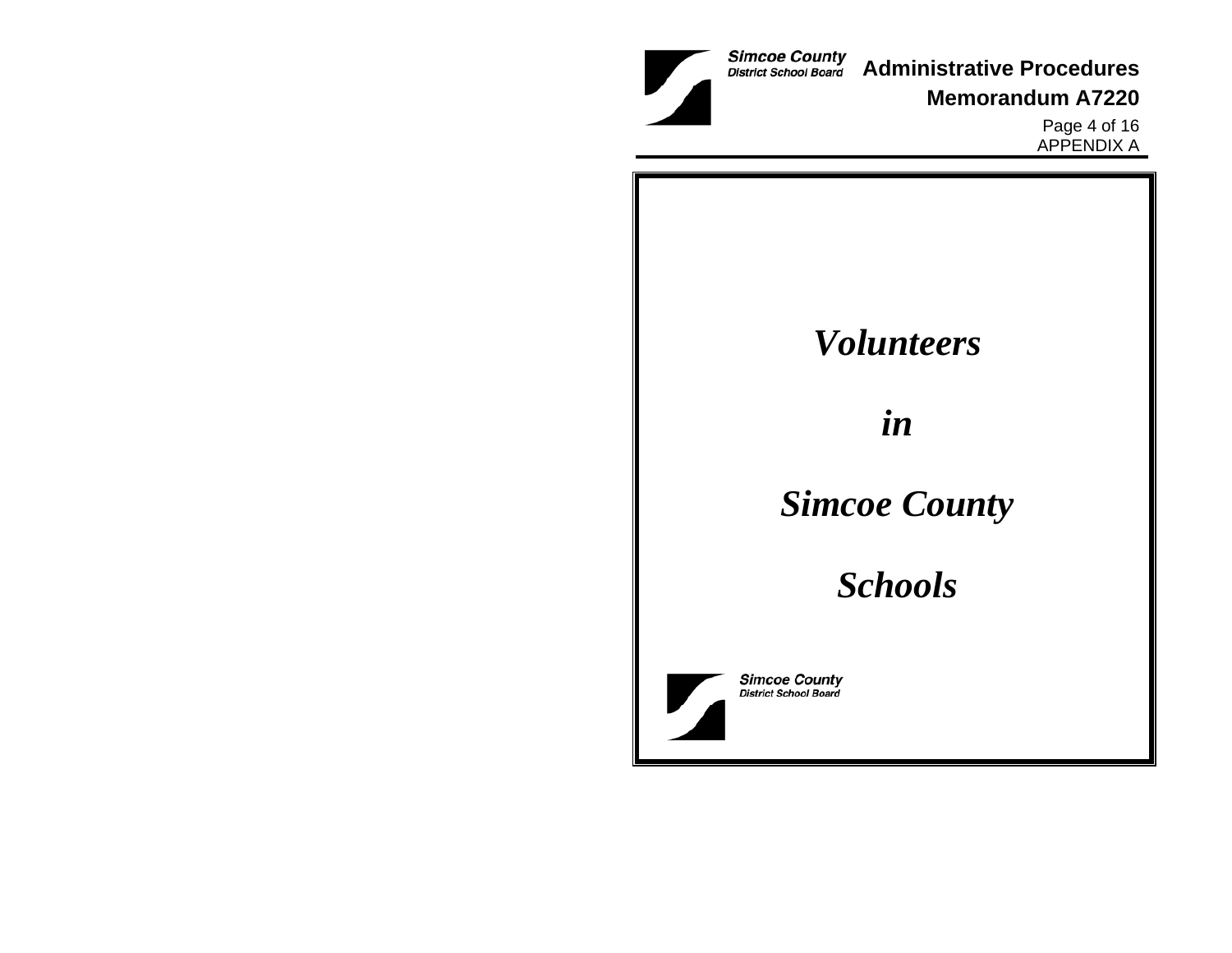# **Tips for Volunteers**

Volunteering in a school is a unique and exciting experience and is also a privilege for both the school and the volunteer. It is designed to promote and maintain a supportive relationship for students and school staff.

#### *REMEMBER TO BE*

**Positive** … in your approach and attitude.

**Patient** ... when working with students. Give the program time to get established and for you to find your niche or area of expertise.

**Fair** … avoid comparisons between students, between staff or between facilities. Students will trust and respect you when you are fair.

**Flexible** … adapt to special situations.

**Friendly** … with a smile and a thank you, you can accomplish miracles and the desired tasks.

**Confidential** … ensure that you do not disclose any information about students or staff that you may receive or come in contact with as a result of your volunteer work.

**Consistent** … apply the same rules every day to every student.

**Considerate** … treat individuals with respect and courtesy and expect the same in return.

**Reliable** … attempt to meet your commitments on a regular basis. Students and staff come to depend on your help.

# **TABLE OF CONTENTS**

| <b>Rationale</b>                                   | $\boldsymbol{2}$ |
|----------------------------------------------------|------------------|
| What Are the Goals of the Program?                 | 3                |
| <b>What Can Volunteers Expect?</b>                 | 4                |
| <b>What Are the Responsibility of a Volunteer?</b> | 5                |
| <b>What Is A Volunteer?</b>                        | 6                |
| <b>Who Can Volunteer?</b>                          | 7                |
| <b>A Code of Ethics</b>                            | 8                |
| <b>Hints for Working with Students</b>             | 9                |
| <b>When Does a Volunteer Work?</b>                 | 10               |
| <b>What If I'm Absent?</b>                         | 10               |
| <b>Evaluation</b>                                  | 11               |
| <b>Tips for Volunteers</b>                         | 12               |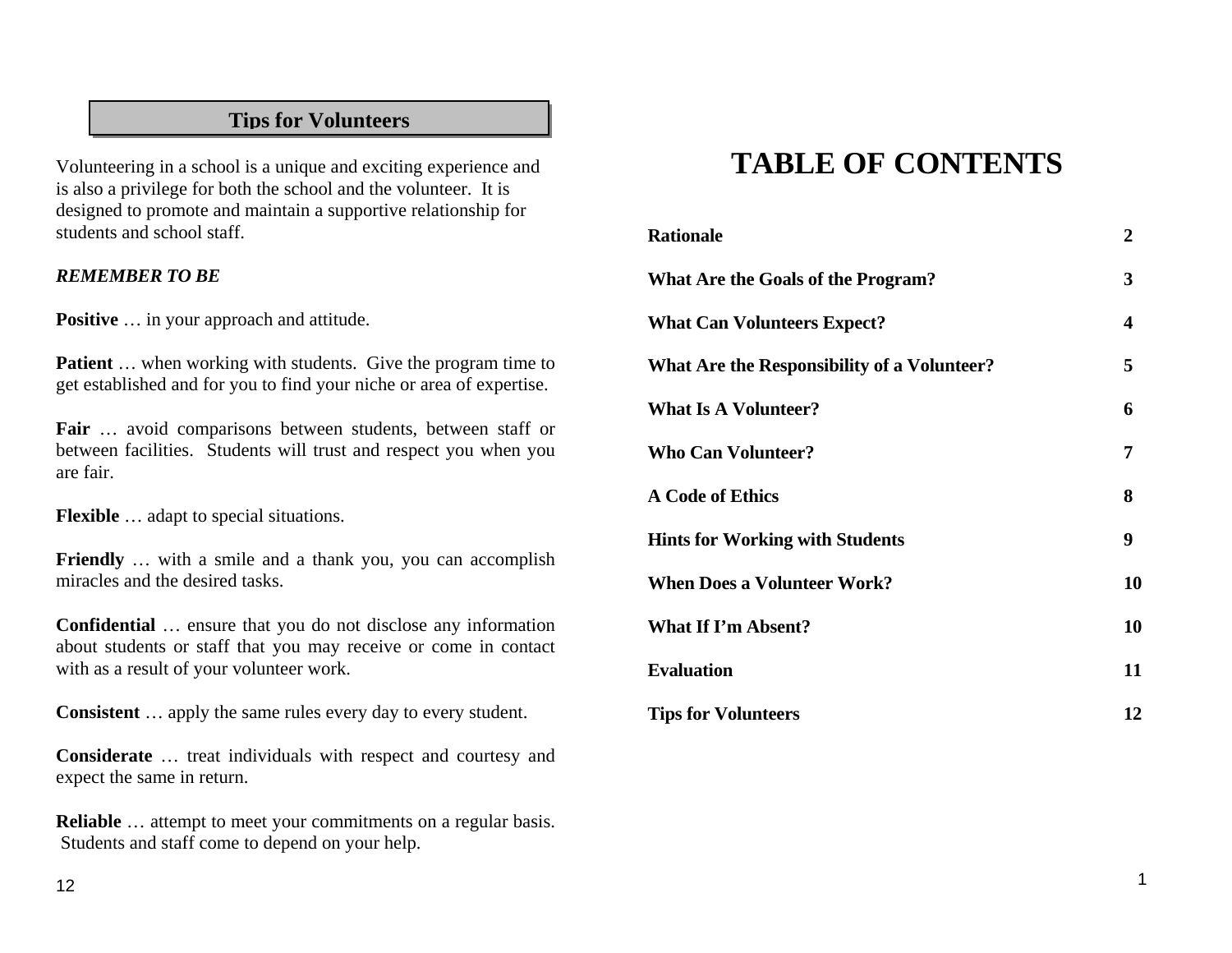#### **Rationale**

**The Simcoe County District School Board encourages participation of volunteer helpers in schools and recognizes the educational advantages to all concerned. The Board further believes that through volunteering, individuals can model caring and cooperative relationships and promote the value of being responsible citizens.** 

# **Evaluation: A Natural Component of Program Planning**

Evaluation allows an objective review of the progress being made within the school setting. This evaluation will take place on two different levels.

#### **Self-Evaluation…**

At the end of each session a checklist may be reviewed at a meeting between the volunteer, staff and/or coordinator of the volunteer program. This will help to determine specific needs of the volunteer and also help school staff to know where further general training is required.

#### **Program Review…**

The volunteer program will periodically be reviewed and modified to maximize the partnership between the school and the community. Areas of consideration will include:

- ☺ enhancement by volunteer participation;
- ☺ areas of strength/needs for improvement;
- ☺ the timelines of the volunteer sessions;
- ☺ effectiveness of communication.

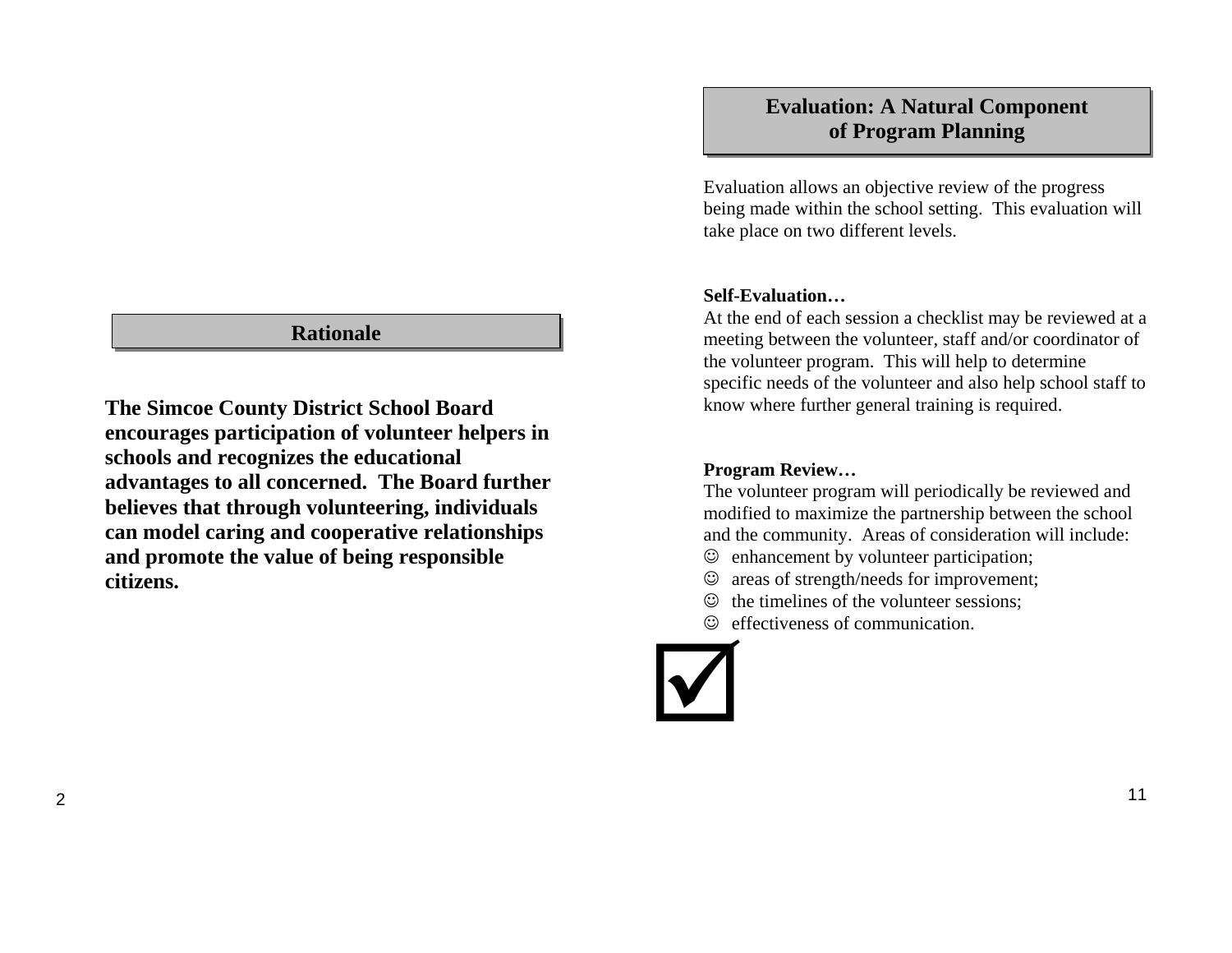#### **When does a volunteer work?**

It is up to you – a few hours a month or each day.

The hours are flexible. You can arrange mutually convenient times with your team members, when you can give your full attention to your position. Please arrange daycare for others in your charge.

We know that things come up and sometimes you can't get to school on your volunteer day. Let us know when you can't come, it helps us plan our day without you.



## **What are the Goals of the Volunteer Program?**



 Establish a school and community **partnership** for quality education, enabling members of the community to appreciate and contribute to the educational philosophy, the instructional procedures and the resources of our school.

2. Make each shared learning opportunity the best one possible for the students, staff and the volunteer. **What if I'm absent**

1.

- 3. Provide opportunities for meaningful and reliable service in areas of interest and expertise.
- 4. Enrich students' learning opportunities by assisting teachers and support staff in instructional and noninstructional tasks.
- 5. Provide individualized opportunities for students, assisting each student to reach his or her fullest potential.
- 6. Enrich the curriculum by enhancing students' knowledge of the community at large.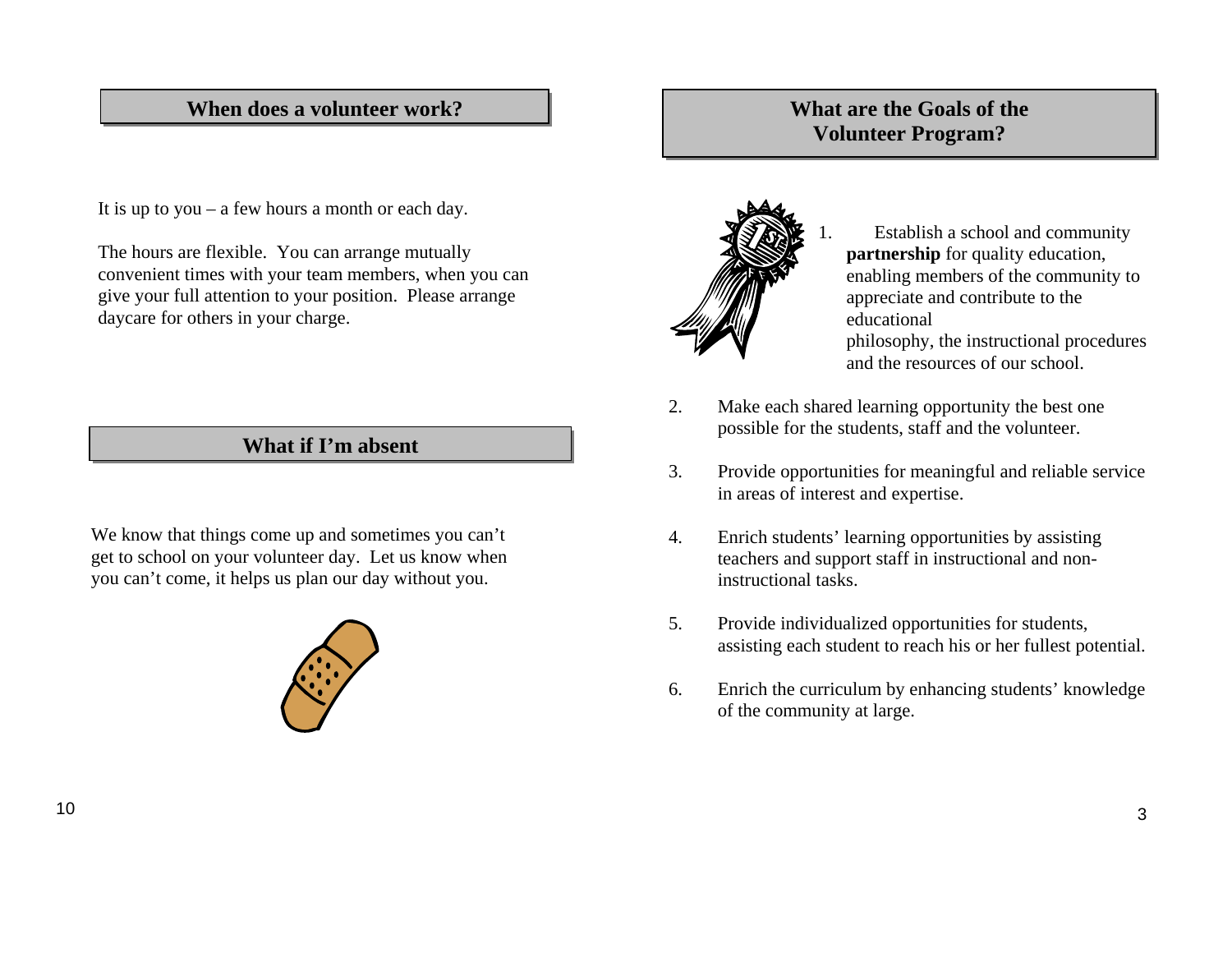#### What Can Volunteers Expect? **Hints For Working With Students**

*Volunteers can expect:* 

- •to participate in a screening process;
- • to submit an original copy of a Criminal Records Check which includes a Vulnerable Sector Screening executed within the last six months prior to beginning to volunteer
- • be responsible for the cost of the Criminal Records Check which may be reimbursed if requested by the volunteer
- • complete an Offence Declaration annually after providing the original Criminal Records Check
- • to know as much about the school as possible…its policies…its people…and its programs;
- • to receive thoughtfully planned and effectively presented training for the job;
- • to receive support and direction from staff who are experienced, well informed, patient and thoughtful;
- • to receive a suitable assignment with consideration for personal preference, temperament, life experience;
- •to experience a variety of activities and opportunities;
- • to be heard and valued by the educational team who will be planning for the individual learners;
- • to receive ongoing feedback regarding personal performance in the volunteer role;
- •to receive recognition for contributing time and talents.



- - 1. A student's name is very important. Make sure you learn to say and spell the name correctly.

Make sure students know what to call you and can pronounce your name.

- 3. Show that you are interested in the student as a person. Be calm and avoid being judgmental.
- 4. Listen carefully to what students have to say. Listen for ideas and not just facts. By your words and actions, you let the students know that you care.
- 5. Tune into feelings and reflect these back to the learners for clarification and understanding.
- 6. Let learners know that making mistakes is a part of learning. Do not be afraid of making mistakes yourself.
- 7. Each learner is an individual. Encourage the learner to work to his/her potential.
- 8. Build the learner's self-confidence. Praise your learner honestly and frequently. Remember, attentiveness and effort can be as important as performance. Accentuate the positive and minimize the negative.
- 9. Both teacher and volunteer are responsible for open communication. Make time to discuss or question.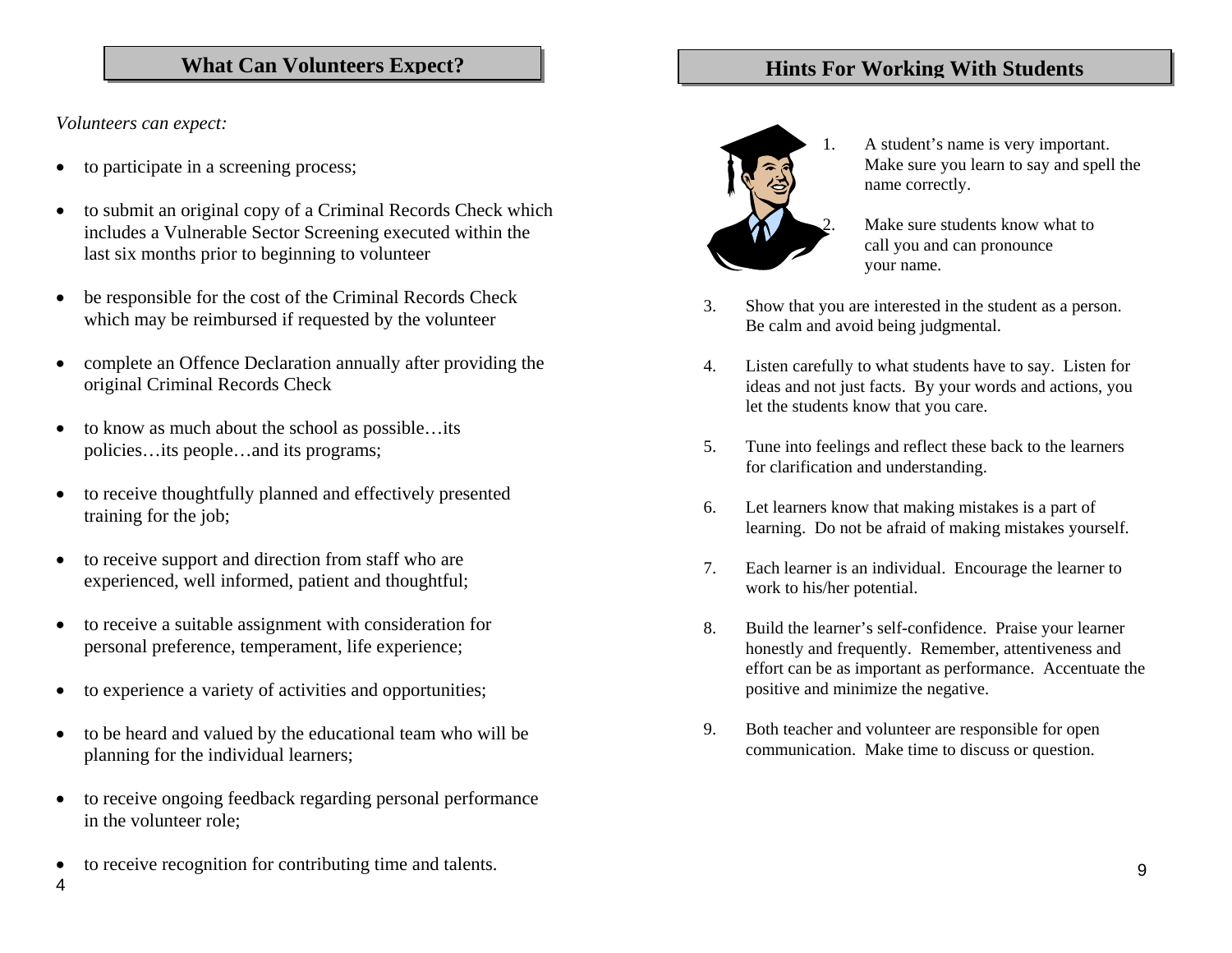# **A Code of Ethics For Volunteers**

Once volunteers begin to work in a school setting, they become privy to knowledge about students' behavior patterns, academic ability, emotional maturity, relationships with others, etc. In some cases information of this nature is imparted in order that the volunteer might work more effectively with an individual student. In other cases, it is simply acquired in the course of frequent contact in the school.



**Volunteers must respect the confidentiality of the relationship to the school, being careful to ensure that any student's work and behaviour in school or personal information about students or staff that they come in contact with be held in confidence.** 

Sometimes students will share very sensitive, personal information about home or out of school events (e.g. physical, sexual abuse). Such information should be reported to the teacher who will then take the appropriate action.

**All** such information is **STRICTLY CONFIDENTIAL**.

Sometimes volunteers have questions or queries regarding program, teaching strategies or routines. If problems develop, the line of communication in the school is always first with the staff member concerned and then, if necessary, with the principal.

A volunteer has every right to expect that his or her participation will be treated with the same confidentiality and respect.

# **What are the Responsibilities of Volunteers?**

#### Volunteers:

- … are responsible to the principal but work directly with the professional teaching staff;
- … are prompt, dependable and regular in attendance;
- … work cooperatively as part of the team to support and supplement the program;
- … understand and accept the student in terms of their own background and values;
- … maintain confidentiality about the student, teacher and staff;
- … communicate regularly with the staff;
- … are asked to notify the teacher about abusive or harassing situations. Staff will follow up;
- … know and observe all pertinent regulations in the Board and at the school. Be clear about procedures related to fire drills, accident reporting, lunch and coffee, use of the halls, etc.